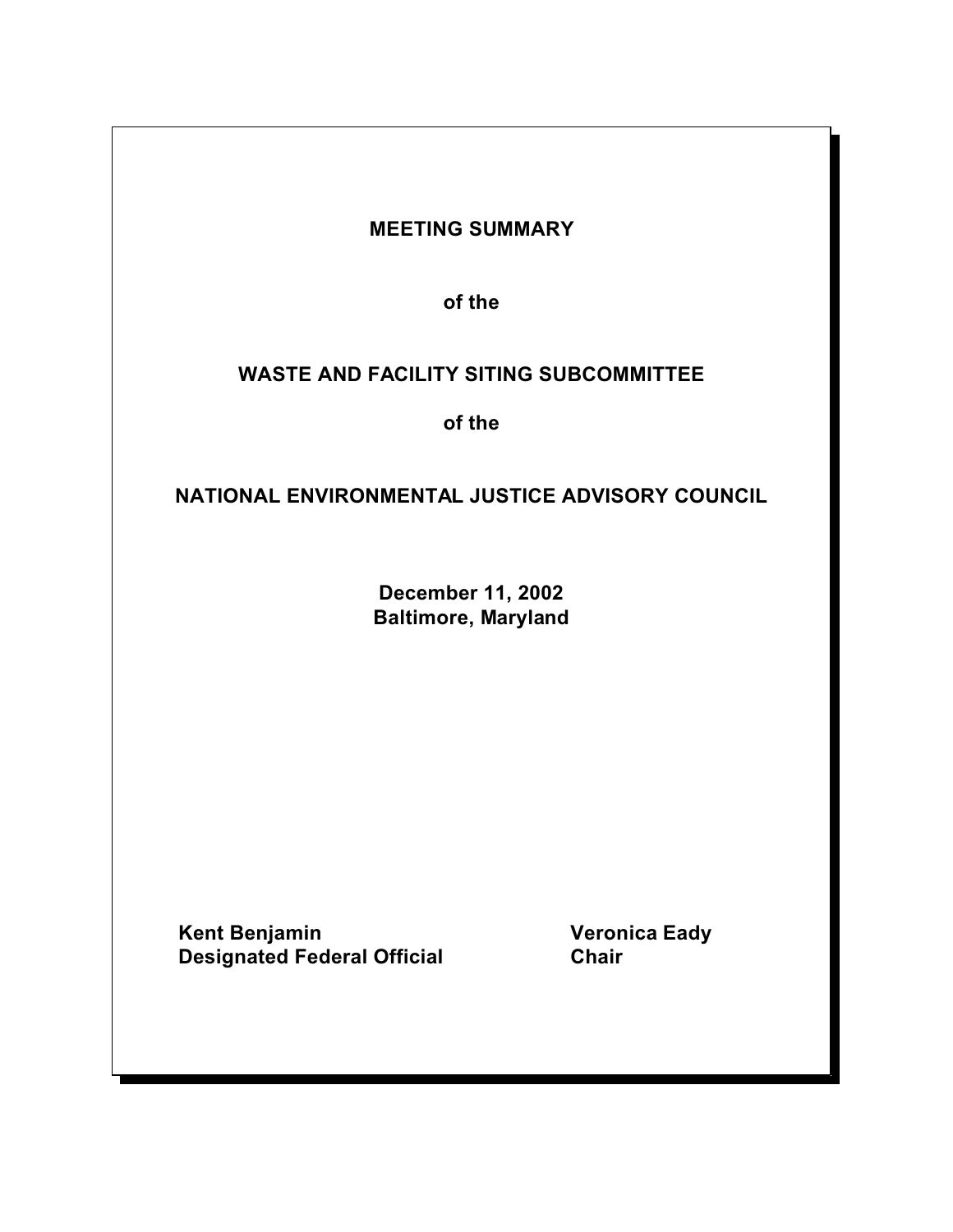#### *CHAPTER EIGHT MEETING OF THE WASTE AND FACILITY SITING SUBCOMMITTEE*

#### **1.0 INTRODUCTION**

The W aste and Facility Siting Subcomm ittee of the National Environmental Justice Advisory Council (NEJAC) conducted a one-day meeting on W ednesday, December 11, 2002, during a four-day meeting of the NEJAC in Baltimore, Maryland. Ms. Veronica Eady, Tufts University Department of Urban and Environmental Policy, continues to serve as chair of the subcommittee. Mr. Kent Benjamin, Environmental Justice and State Liaison, Innovation, Partnerships, and Communication Office (IPCO), U.S. Environmental Protection Agency (EPA) Office of Solid W aste and Emergency Response (OSW ER), continues to serve as the Designated Federal Official (DFO) for the subcommittee. Exhibit 7-1 identifies the subcomm ittee members who attended the one-day meeting and mem bers who were unable to attend.

This chapter, which summ arizes the deliberations of the Waste and Facility Siting Subcommittee, is organized in five sections, including this *Introduction*. Section 2.0, *Remarks*, summ arizes the opening remarks of the chair, the DFO, and the Assistant Administrator of EPA OSWER. Section 3.0, *Activities of the Subcommittee*, summarizes the discussions about activities of the subcommittee. including its discussion of the subcommittee's strategic plan and reports. Section 4.0, *Presentations and Reports*, presents an overview of each presentation and report, as well as a summary of relevant questions and comments from the subcomm ittee members. Section 5.0, *Significant Action Items*, summarizes the significant action items adopted by the subcomm ittee.

#### **2.0 REMARKS**

Ms. Eady opened the subcommittee meeting by welcoming the members present and introducing Mr. Benjamin; Ms. Marianne Horinko, Assistant Administrator, EPA OSWER; and Mr. Tom Dunne, Associate Assistant Administrator, EPA OSWER. Ms. Eady announced that Ms. Mary Nelson, Bethel New Life, Inc., had been selected to serve as the vice-chair of the subcommittee. Finally Ms. Eady then thanked Ms. Tasha King, EPA OSW ER, who assists Mr. Benjam in, and Ms. Holly Welles, Pacific Gas and Electric Company, who assists Mr. Robert L. Harris, Vice President of Environmental Affairs,

Pacific Gas and Electric Company, and a mem ber of the subcomm ittee, for their support of subcommittee activities.

Ms. Eady reviewed the agenda for the subcomm ittee meeting and reminded the subcom mittee members present that the theme of the NEJAC m eeting was pollution prevention. She encouraged the subcomm ittee members to review the NEJAC's draft pollution prevention report and provide comments to its content, with special attention to recommendation number 5 that addresses Brownfields and redevelopment programs.

Mr. Benjamin then addressed the subcommittee members present and the public audience. He stated that the subcommittee members were meeting to share ideas about subcommittee business and that they had invited speakers and presenters to discuss topics pertinent to such business. He stated that although the meeting was open to the public, it was not an open forum at which

**Exhibit 8-1 WASTE AND FACILITY SITING SUBCOMMITTEE List of Members Who Attended the Meeting December 11, 2002** Ms. Veronica Eady, **Chair** Mr. Kent Benjamin, **DFO** Ms. Michelle B. Alvarez Mr. Robert Collin Ms. Judith M. Espinosa Ms. Denise D. Feiber Ms. Leslie G. Fields Mr. Randall Gee Ms. Donna Gross McDaniel Mr. Robert L. Harris Mr. Mosi Kitwana Mr. Michael J. Lythcott Dr. Mildred McClain Mr. Harold Mitchell

**List of Members Who Were Unable To Attend** 

Ms. Mary Nelson, **Vice-Chair (Acting)** Mr. Melvin Holden Mr. Vincent Wardlaw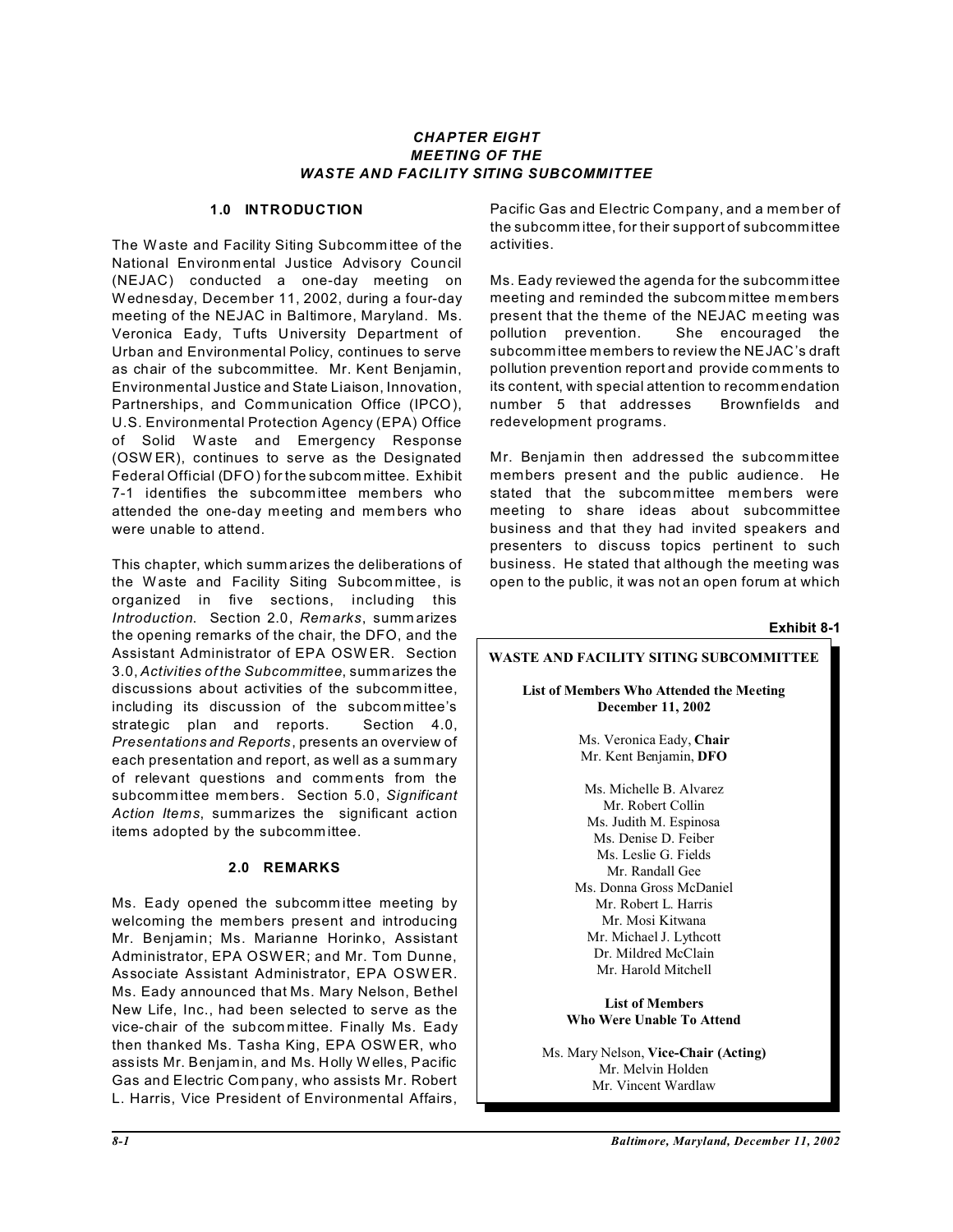members of the audience could participate in deliberations. He noted that only subcommittee members and invited speakers should speak during the subcommittee meeting unless a mem ber of the public had requested and had been invited to speak on a topic that was relevant to subcommittee business.

 between environmental justice and Brownfields. She At the conclusion of Ms. Eady's and Mr. Benjamin's remarks, Ms. Horinko greeted the subcomm ittee members and thanked them for their efforts. She noted that she was familiar with the past and present work of the subcommittee. She then briefly outlined two key points regarding the interaction of the subcomm ittee and OSW ER. First, Ms. Horinko reiterated OSWER's continued commitment to environmental justice concerns. She stated that since 1991, OSW ER had demonstrated this commitment by incorporating environmental justice into its programs. Notable achievements, she said, include OSW ER's environmental justice directive of 1994 and the annual report on environmental justice begun in 1995. She indicated that she would like to continue OSW ER's positive relationship with the NEJAC, a relationship that had been fostered by Mr. Timothy Fields, former Assistant Administrator for OSWER, and others, especially in the area of Brownfields redevelopment. Ms. Horinko stated that the latest environmental justice and revitalization projects, which had been fostered through interagency partnerships such as the Federal Brownfields Partnership, demonstrate a direct link stated that the work of the NEJAC and the subcomm ittee had directly led to implementation of new initiatives, such as the American Society for Testing and Materials (ASTM) standard for Brownfields sites. Ms. Horinko commended the subcomm ittee members present for their efforts.

The second key point that Ms. Horinko discussed was OSW ER's intention to incorporate ideas and lessons learned from the NEJAC and the subcomm ittee into future programs and efforts. She noted that there are many ways to do this, including addressing stakeholder concerns in local neighborhoods, conducting site visits as part of publishing case studies, and providing assistance and guidance under the Superfund program. Ms. Horinko comm itted OSW ER to partner with the NEJAC in what she termed the "important and groundbreaking work" of cleaning up and returning sites back to the comm unity to create community pride-of-ownership. She stated that the NEJAC's input about the OSW ER priorities is an example of a key activity for integrating environmental justice

concerns into OSW ER's programs. She concluded by noting that Mr. Benjam in would continue to be of service to the NEJAC and the subcommittee and that he would continue to work with her on these key issues.

At the conclusion of her discussion, Ms. Horinko welcomed any questions from the subcommittee members. Dr. Mildred McClain, Executive Director of Harambee House, Inc. and mem ber of the subcomm ittee, noted that several comm unities had reviewed the OSWER's list of priorities and had noted that there is no explicit mention of environmental justice. Dr. McClain asked Ms. Horinko to share her thoughts regarding development of those priorities. Ms. Horinko began by explaining that the absence of explicit mention of environmental justice concerns in the list of priorities does not indicate a lack of commitment to environmental justice by OSW ER. She cited OSW ER's continued commitment to and involvement in Brownfields redevelopment and revitalization as examples of actions taken by EPA that had resulted from recomm endations by the NEJAC. Ms. Horinko specifically highlighted OSW ER's one-stop Brownfields web site initiative; its focus on pollution prevention, waste minimization, and recycling issues; homeland security and job training programs; and OSW ER's continued comm itment to workforce diversity and development as additional examples of OSW ER's comm itment to environmental justice. She concluded by noting that although the words "environmental justice" are not explicitly referenced in the priorities, OSW ER remains committed to the NEJAC and its recomm endations. Dr. McClain thanked Ms. Horinko for her candid response and added that OSWER may want to explore a partnership with the Academic Institutions, Comm unities, Agencies Network (ACA-NET), which is a coalition of universities that work together and with communities that may be threatened in some fashion by contaminated sites. She also asked Ms. Horinko to consider adding the words "environmental justice" to the OSWER priorities, and Ms. Horinko agreed to examine the issue and consider the proposal.

Mr. Michael J. Lythcott, President of The Lythcott Company and mem ber of the subcomm ittee, then commented that there are many definitions of "community," such as "impacted community" and "environmental justice community." He asked Ms. Horinko whether OSW ER was aware of the many terms commonly used today to describe comm unities and whether OSW ER had any plans to standardize how it defines comm unities. Ms.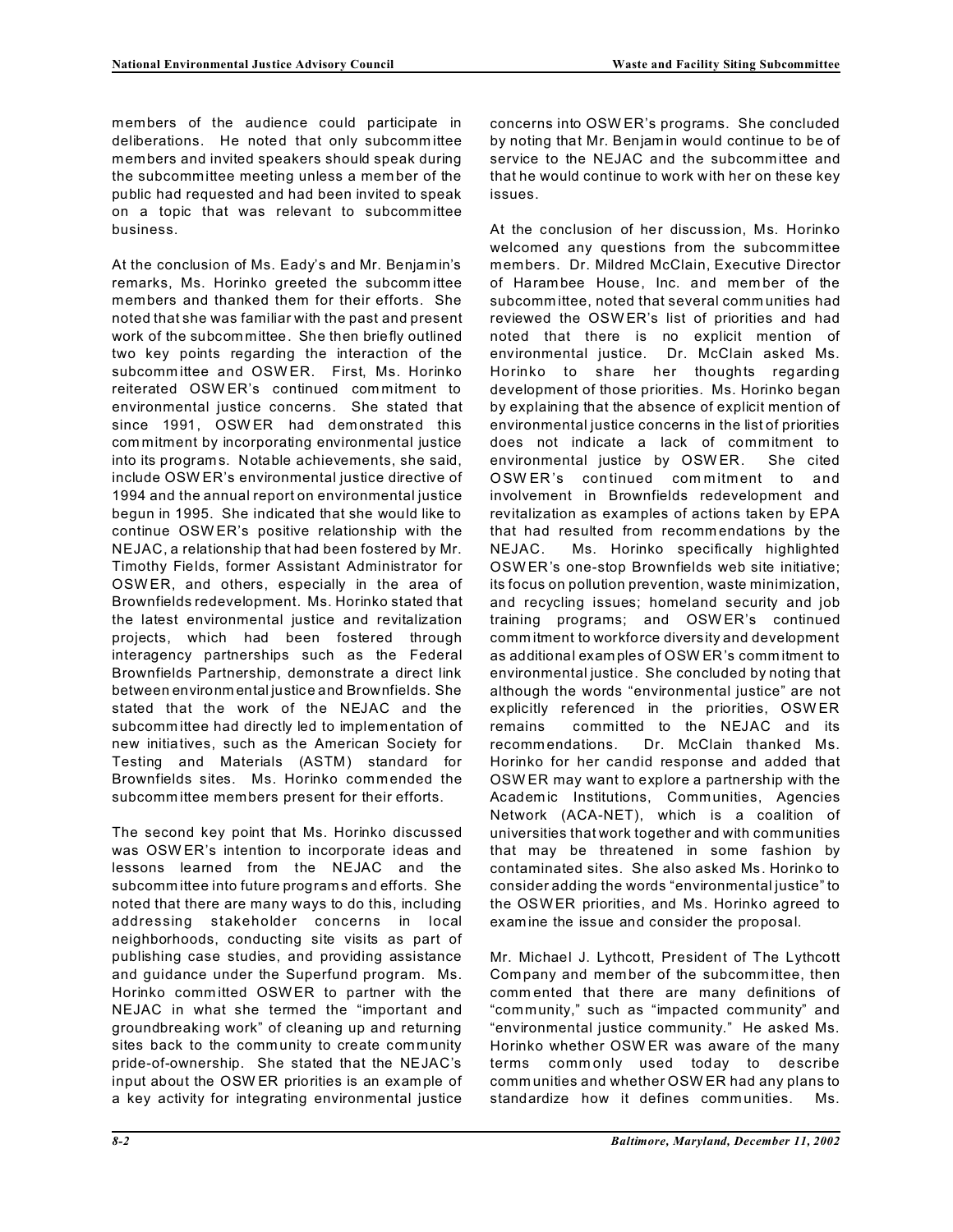Horinko replied that OSW ER had not considered a formal policy to date, although it would entertain the creation of a policy to standardize the definition of an environmental justice community. She also stated that OSW ER could suggest a standard definition to its partners in other federal agencies and that she and Mr. Benjamin would examine this issue in the future.

Mr. Robert L. Harris, Pacific Gas & Electric Company and mem ber of the subcomm ittee, then asked about OSW ER's hiring practices; specifically, he inquired about policies that encourage hiring locally as part of workforce development efforts. Ms. Horinko responded that she is very interested in this issue and that she, Mr. Benjamin, and Mr. Barry Green, Deputy Assistant Administrator,EPA OSWER, would examine the idea of local hiring practices as a possible policy for the OSW ER workforce development program.

Mr. Harold Mitchell, Director of Regenesis, Inc. and member of the subcommittee, then asked when OSWER would sign the [insert name of report] dioxin report that had been approved by [insert person/organization]. Ms. Horinko responded that she did not know the exact date, but she felt that the report would be signed soon. She said she understood that the report had been approved for some time and that OSWER is preparing to implement the programs associated with the report. She agreed to take the question of timing to Mr. Steven Johnson, Associate Administrator, EPA Pesticides Program.

Ms. Horinko concluded her remarks by stating that she, Mr. Benjamin, and her staff would address the action items identified during the subcomm ittee's discussion.

# **3.0 ACTIVITIES OF THE SUBCOMM ITTEE**

This section discusses the activities of the subcomm ittee, which included review of the Waste and Facility Siting Subcommittee Strategic Plan, a status report on the Federal Facilities Working Group, development of recommendations for the six OSWER priorities in the NEJAC context, and a status report on the Unintended Impacts Working Group.

#### **3.1 Review of the Waste and Facility Siting Subcommittee Strategic Plan**

Ms. Eady reminded the subcommittee members present that the strategic plan was created in response to a request from the NEJAC Executive Council and that it contains the planned activities for the subcomm ittee for the next two years. She also noted that the copy of the plan that was included in the meeting materials had a typing error on page one. She explained that the document identified four goals but only described three of them in the strategic plan. She indicated that this error would be corrected in future printings of the strategic plan. Ms. Eady then reviewed each goal:

- Goal 1: "Strengthen the role of community residents in the cleanup and disposition of federal properties through the work of the NEJAC Federal Facilities Working Group." Ms. Eady noted that the working group had been delayed in recent months but is revitalizing its work with renewed energy. She also stated that additional information regarding the activities of the working group would be presented later in the subcomm ittee meeting (see section 8.X of this chapter for that discussion).
- Goal 2: "Foster community-based planning approaches for the reuse of property that will promote sustainability, properly weigh impacts of cleanup, and foresee and forestall unintended consequences such as gentrification and displacement." Ms. Eady stated that she feels good progress has been made toward achieving this goal through the energy and activities of the subcomm ittee mem bers. She also stated that additional information regarding this goal would be presented later in the subcomm ittee meeting (see section 8.X of this chapter for that discussion).
- Goal 3: "Influence land use issues and initiatives within OSW ER as they develop to make them as sensitive as possible at the outset to environmental justice issues and to ensure that environmental justice goals are incorporated into the implementation of the six OSW ER priorities." Ms. Eady stated that she feels good progress has been made toward achieving this goal through the subcom mittee's continued work with OSW ER and that this topic would be discussed in further detail during the subcommittee meeting (see section 8.X of this chapter for that discussion).

Mr. Robert Collin, Associate Professor of Environmental Studies, University of Oregon and member of the subcomm ittee, expressed concern that the subcommittee would not meet in full or faceto-face for 16 months after this meeting. He stated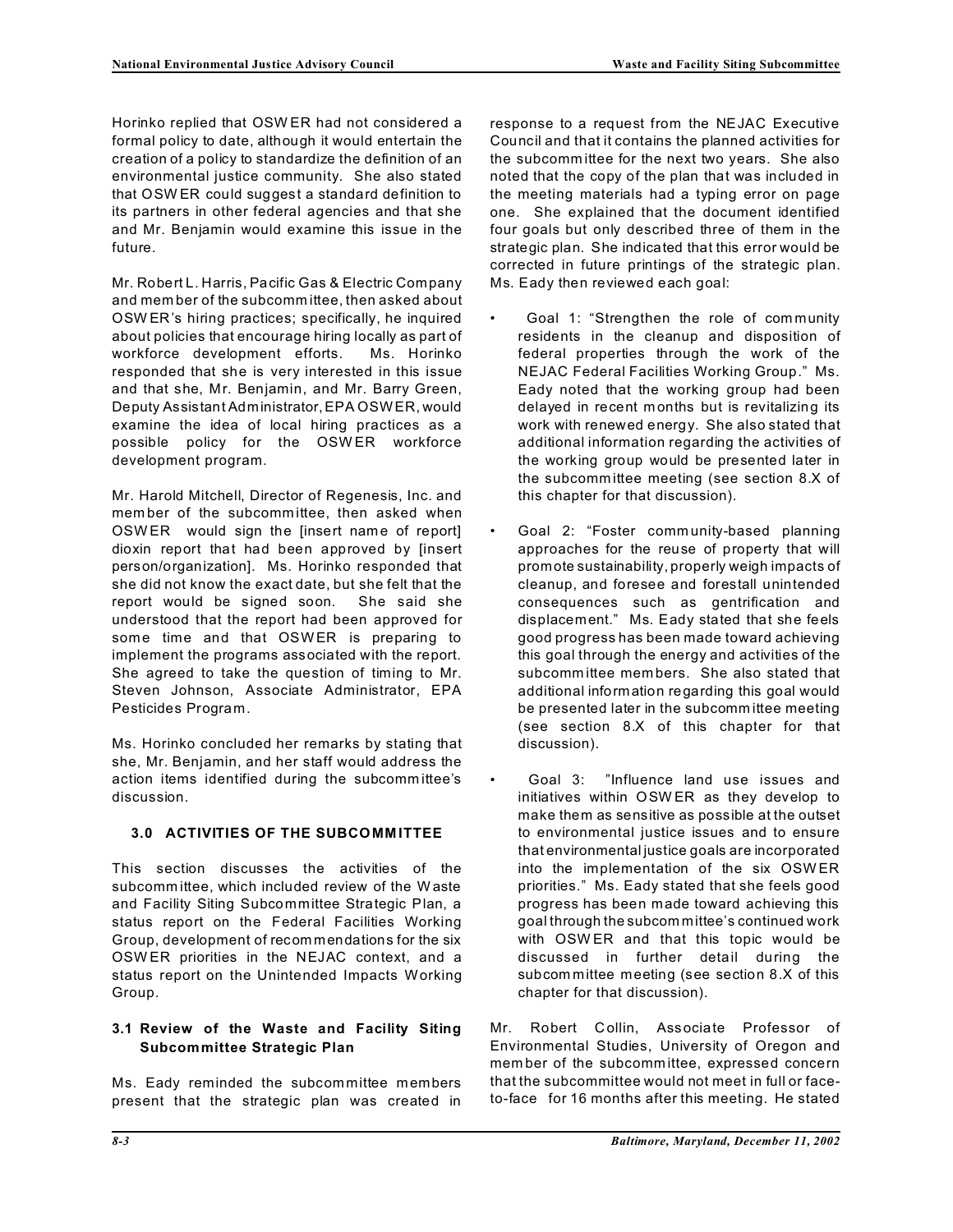that the subcommittee might need a "fuller expression" before the next full subcommittee meeting to address the issues related to federal facilities. Mr. Benjam in responded by stating that the subcomm ittee and the working groups would be meeting via conference call later in the fiscal year and that resources would be available for continued comm unication. Mr. Benjamin concluded by stating that additional information about future meetings would be discussed later in the subcomm ittee meeting (see section 8.x of this chapter for that discussion.

### **3.2 Status Report of the Federal Facilities Working Group**

Dr. McClain and Ms. Trina Martynowicz, Analyst, EPA Federal Facilities Reuse and Revitalization Office (FFRRO), updated the subcomm ittee about the activities of the Federal Facilities W orking Group. Dr. McClain and Ms. Martynowicz were joined by Ms. Doris Bradshaw, Defense Depot, Memphis, Tennessee, who is assisting the working group. Dr. McClain commended Ms. Bradshaw for raising her own funding to attend the NEJAC and subcommittee meetings.

Dr. McClain began the update by stating that work had slowed in the past year but that the working group is back on task. She noted that the comm unities that had requested the formation of the working group are in the same position in which they found themselves before the group was formed. She stated that U.S. Department of Defense (DoD) and the U.S. Department of Energy (DOE) facilities under possible examination by the working group are still operating and that the communities still need assistance addressing issues concerning these facilities. Therefore, she concluded, it is important that the work continue. Dr. McClain stated that the report being produced by the working group will be important for those and other federal facilities, as well as for EPA.

Dr. McClain explained that the working group initially had reviewed case studies for 30 facilities and then narrowed the number down to 15. She stated that the working group now must select 5 of the 15 case studies; the criteria and process for selecting the case studies would be discussed during a January 2003 conference call, she added. She noted that the selected case studies must include at least one with a DoD facility, one with a DOE facility, and one with a U.S. Department of Interior (DOI) facility. Dr. McClain also stated that the working group is completing the case study methodology, including

the approach and structure of the study, methods for data collection and analysis, and approaches for interviews. She indicated that the methodology is being examined in conjunction with the structure of the final report.

Dr. McClain stated that the working group currently is scheduling conference calls with the communities that had requested the formation of the working group. She indicated that the focus of the conference calls would be comm unication and strategies for involving the communities. She then asked that a representative of the subcomm ittee present the subcommittee's strategic plan to the comm unities during the work group's next conference call to foster better communication between the groups. Ms. Eady and Mr. Benjam in agreed to participate in the next conference call.

Dr. McClain continued by stating that the working group is preparing a budget for the coming year because it needs operating funds as well as funds for its consultant to develop the case studies. She stated that the working group also is developing a schedule of deliverables in conjunction with the budget, as well as a time line showing the history of the working group. Lastly, Dr. McClain stated that the working group would like to add two new members, one from academ ia and one from local comm unities.

Ms. Martynowicz then thanked the subcommittee members present for their support and noted that although she has been in her position for only two months, she is looking forward to working with them. She stated that a mem orandum of understanding (MOU) regarding the working group had been distributed among EPA OSWER, DoD, DOE, and DOI. She noted that this represented a good step toward establishing working relationships with those agencies. She also stated that she is working to obtain technical support for the working group. Ms. Martynowicz concluded by stating that the working group is planning to visit the five selected comm unities, depending on the funding available, to examine firsthand the exact local problems encountered by the communities.

Dr. McClain noted that the working group also is looking for EPA-sponsored events upon which the group could "piggyback" to use its funding efficiently and effectively. She stated that this approach would allow the working group to use every venue possible to gather data that would contribute to better recomm endations. She then asked the subcomm ittee members to notify the working group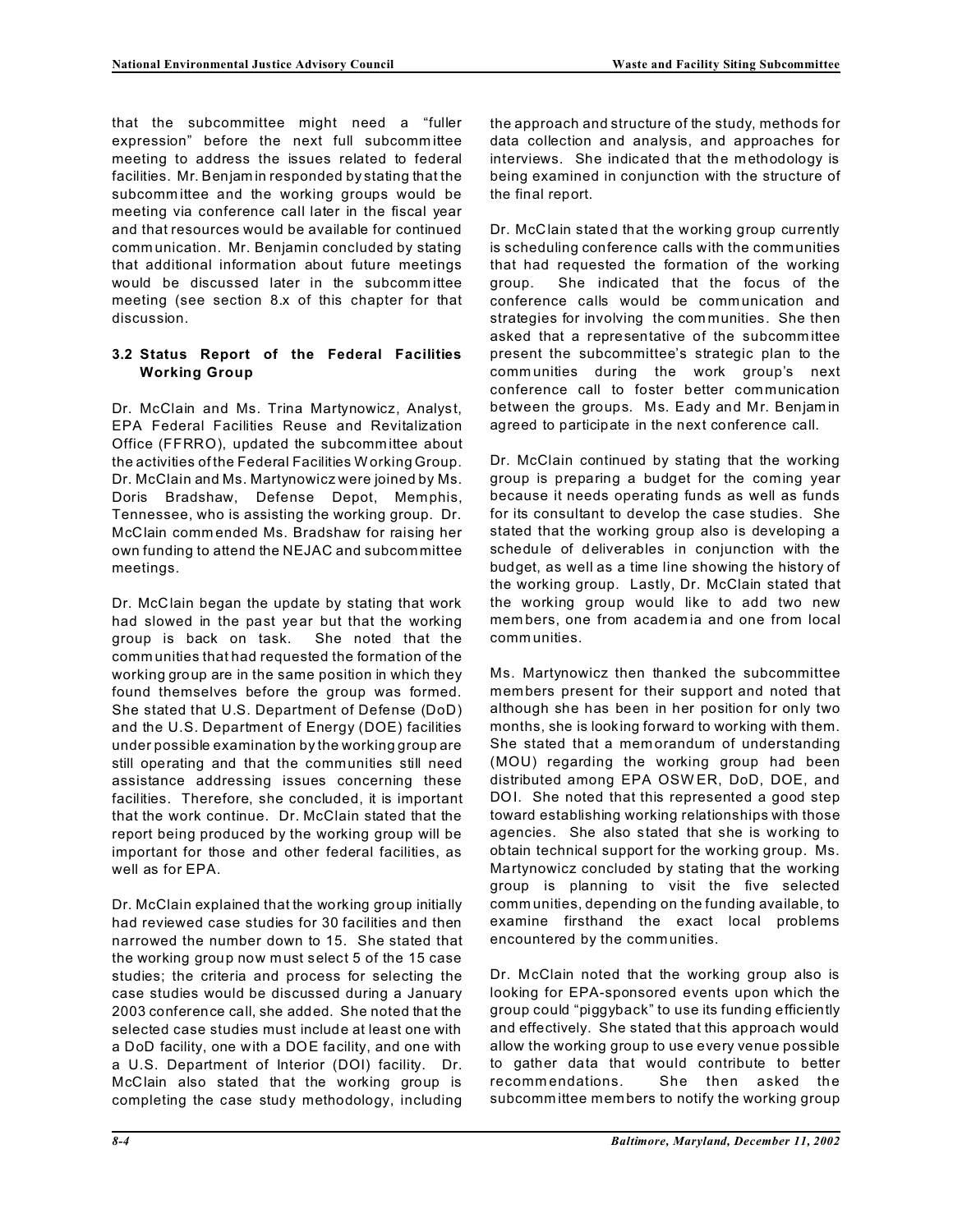about any new EPA events in the coming year.

Ms. Bradshaw asked the subcomm ittee to consider allowing two more community members to assist the working group. She noted that if EPA has limited funding for these community members, the comm unities are willing to send letters to Ms. Christine Todd W hitman, Administrator, EPA, requesting that she send a letter to DoD asking for funding for a local workgroup. She also noted that the communities feel that DoD, DOE, and DOI are not comm unicating with them and are not fulfilling promises. She stated that EPA should ask those agencies about their intentions toward the comm unities.

Dr. McClain then stated that the working group would revisit the MOU to ensure that all the agencies still agree with the commitments outlined therein. She indicated that the working group would invite their federal partners to participate in the next conference call. Dr. McClain then asked that Mr. Charles Lee, Associate Director of Policy and Interagency Liaison, Office of Environmental Justice, EPA, share his perspectives, as he has been addressing issues such as those encountered by the working group.

Mr. Lee stated that he was happy to see the working group make progress and was looking forward to reviewing its deliverables. He also stated that the leadership of OSW ER seeks to understand the perspectives of other agencies and that the working group must work in concert with OSW ER and not working at cross purposes. He also explained that the working group needs to focus on the charter of the NEJAC, which is to provide advice to EPA about environmental justice concerns, not to conduct public meetings and create case studies. He noted that those activities are elements of good recommendations but that the end product of any working group or subcommittee effort should be recomm endations that the NEJAC, as an advisory comm ittee, can provide to EPA. He suggested that the actions of subcommittees focus on those types of recommendations. Mr. Lee continued by commending the subcomm ittee and the working group; he stated that he thinks their efforts represent a good start. He suggested, however, that they focus their activities on the advice that they, and the NEJAC, want to provide to EPA. He suggested that this approach would help focus their efforts and minimize comm unity frustration.

Mr. Lee also suggested that the working group create definitions, such as a definition for the term "stakeholder" and identification of the stakeholders in specific communities, as it continues its work. He noted that this would help familiarize comm unities with the views and approaches of the government agencies and promote understanding by all the stakeholders. Also, he emphasized that the environmental justice community, the NEJAC, the subcomm ittee, and the working group all need to understand and define what constitutes success. Mr. Lee explained that the success of their efforts would not be measured by easier identification of contaminated sites, but rather by clarification of the activities conducted to not only identify but clean up contaminated sites. He cited as an example the W ashington Navy Yard in Washington, D.C.,where the Commanding Officer is a proponent of environmental justice concerns and openly discusses revitalization of the local communities. Mr. Lee concluded by challenging the subcommittee members to not only focus on problems but to provide recommendations and solutions.

Dr. McClain responded by stating that Mr. Lee's comments represent the thoughts and activities of the working group. She noted that the case studies and final report to be produced by the working group are tools to provide advice through the NEJAC and that they do not represent end products. She also stated that the working group is careful not to make excessive promises to the communities, as the comm unities are sensitive to government organizations that do not fulfill commitments. Lastly, Dr. McClain asked Mr. Lee to participate in the working group's next conference call to share his thoughts and ideas. Mr. Lee agreed to do so.

Ms. Eady noted that many comments expressed during the December 10, 2002 public comment period of the NEJAC meeting pertained to federal facilities.(see Chapter 2.0 for a detailed summary of those comments). She then asked whether it is appropriate for the subcomm ittee to refer the commenters to the working group with regard to issues related to its study and whether the working group had a mechanism through which to address such comments. She also asked how the NEJAC's pollution prevention report would address issues related to federal facilities. Dr. McClain replied that after the last meeting of the working group in Charlotte, North Carolina, it was decided that the subcomm ittee mem bers could provide information to the working group. She concluded by stating that the working group members do not want to overcommit itself but will welcome additional comments from the public and additional candidates for case studies. She stated that the working group wants to select the five case studies by the second week of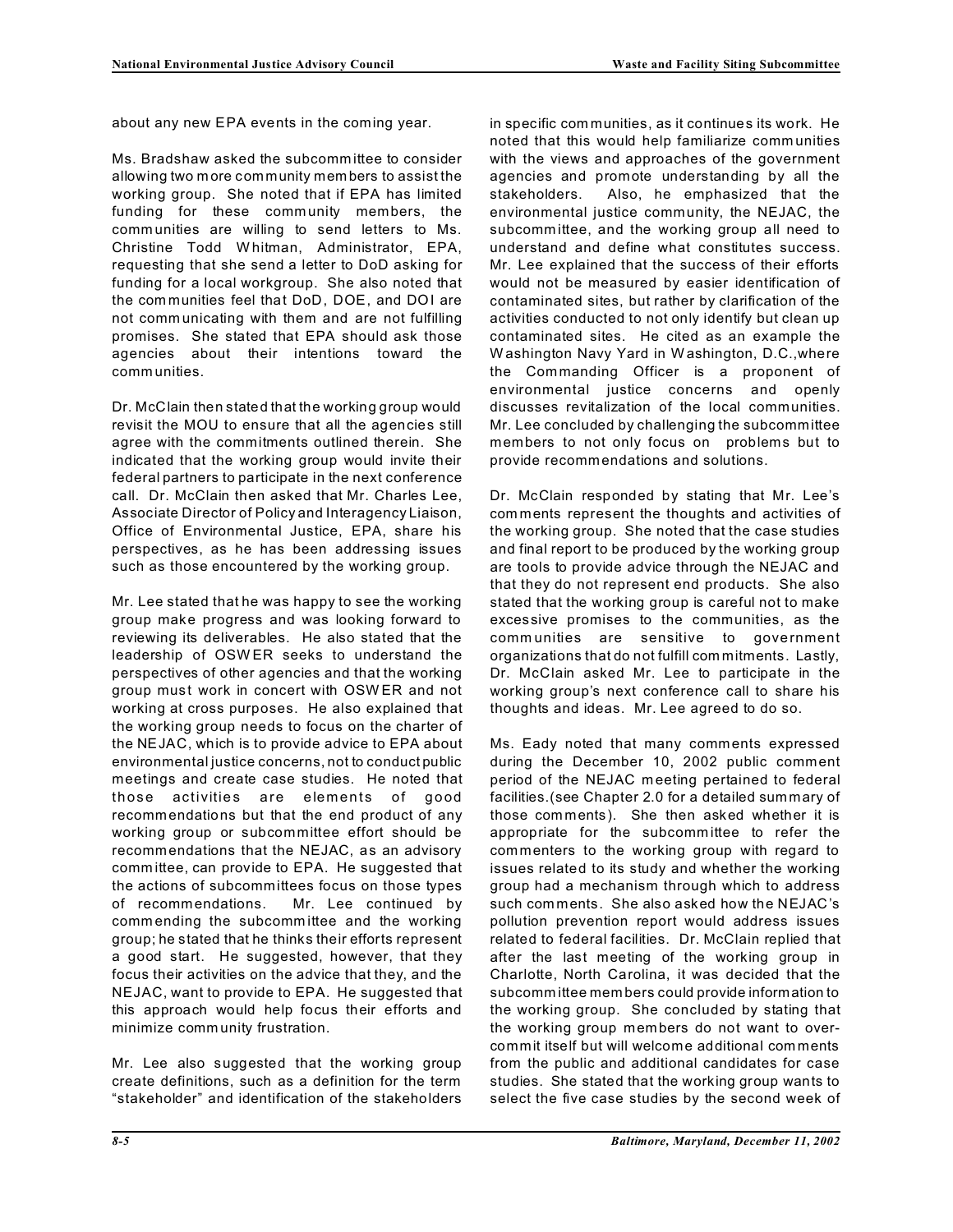January 2003 to move the project to the next phase. She asked the subcommittee mem bers to quickly recommend any potential case studies to the working group to help it meet that deadline. Ms. Martynowicz added that the subcommittee should encourage any members of the public who have questions to contact the mem bers of the working group.

Ms. Bradshaw noted that the communities are not receiving any information from the working group. To alleviate this situation, she said, the working group intends to obtain their feedback by sending its draft report to the communities. Dr. McClain added that she and Ms. Martynowicz had discussed this issue and would continue to foster better comm unication between the working group and the communities. Mr. Lee stated that using the draft pollution prevention report and involving all the comm unities are important but that if these activities slow the process, the working group might need to forego them. He then shared a quotation that illustrated his point: "The enemy of producing something worthwhile is trying to be perfect."

Mr. Harris thanked the working group for the update and then asked whether the group included a representative of industry or business. He suggested that the working group consider including a representative of one of those sectors if they already are not represented. Dr. McClain responded that the working group currently does not include a representative of industry or business but indicated that the group would examine this issue with Mr. Benjamin in light of current resource constraints.

Mr. Lythcott noted that the Washington, D.C., site proposed for one of the case studies also is on the short list of case studies to be examined by the Unintended Impacts Working Group. He cited this as an example of an opportunity for synergy between the two working groups and suggested that the groups also could collaborate on case study methodologies. Ms. Denise D. Feiber, Public Information Director, Plant Industry Division, Florida Department of Agriculture and Consumer Services, and mem ber of the subcomm ittee, stated that she had raised the idea of cross-fertilization between the working groups in a previous meeting and felt it would be helpful. She also stated that she would like to see more concrete goals and objectives for the working groups, as some of the current goals and objectives are vaguely stated. She noted that the goals should be measurable and concrete. Dr. McClain responded that the Federal Facilities W orking Group currently is examining its goals and objectives to ensure that they are specific, measurable, and time-phased. She then asked that Mr. Benjamin discuss the availability of resources.

Mr. Benjamin stated that the subcommittee currently is working to identify available resources. He then gave one example of some of the funding choices that the subcommittee faces. Noting that not all the members of the Federal Facilities W orking Group were funded to attend the NEJAC meeting, he stated that because the working group's mission is very focused, its limited resources must be used for the specific tasks of the working group and not for attending the NEJAC meeting. Mr. Benjamin stated that he is supportive of all the subcommittee's initiatives but that funding must be focused. Mr. Benjamin also noted that the federal government continues to operate under a continuing resolution from Congress and may receive funds in January 2003; until then, he continued, EPA is operating under fiscal year (FY) 2002 funding levels.

### **3.3 Status Report of the Unintended Impacts Working Group**

,

Mr. Lythcott provided background information about the Unintended Impacts Working Group. He stated that the project had evolved over time and that the need for the project had developed from the subcommittee's interactions with communities. He noted that the U.S. Congress, local governments, and developers all are supportive of the project and continue to show support as it continues to evolve. Mr. Lythcott then indicated that Mr. Mosi Kitwana, Director of Research and Development, International City/County Management Association (ICMA) and member of the subcommittee, and Ms. Suganthi Simon, EPA OSW ER, are coordinating the working group.

Mr. Lythcott stated that the goal of the working group is to determine whether there are unintended impacts on comm unities as a result of revitalization and redevelopment projects and, if so, what can EPA do to identify, mitigate, and address those impacts with local comm unities. He explained that the working group plans to use case studies of successful revitalization and redevelopment projects nationwide on which to base its recomm endations. He also noted that the working group assumes for the candidate projects that some activities have taken place and that the local governments feel the projects are successful.

Mr. Lythcott also stated that the working group is aware of the scarce resources available for case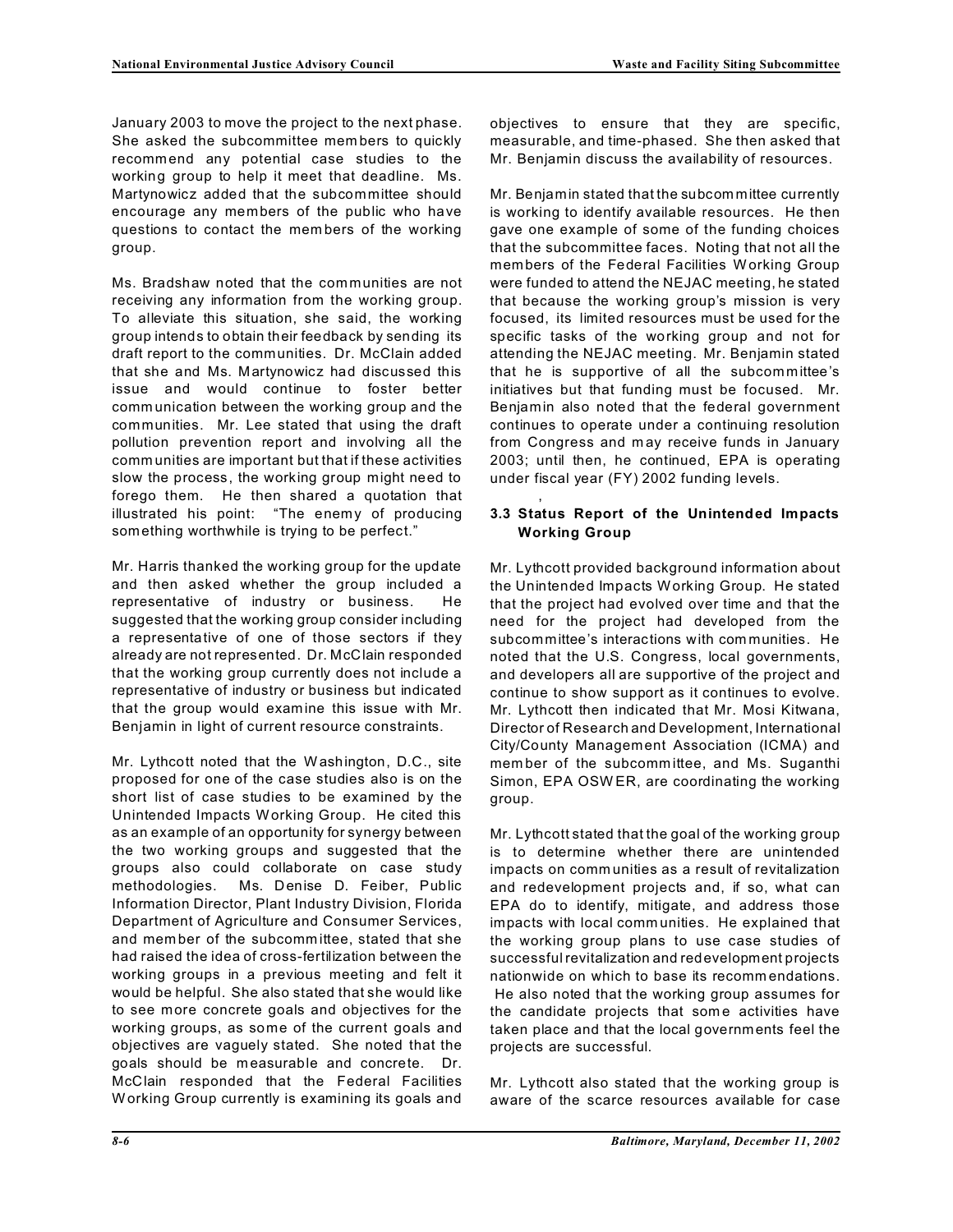studies and that it will rely on literature searches to identify additional candidates , explaining that if a project is successful, it likely has been the subject of a publication. He noted, however, that such publications usually highlight only the positive impacts of the projects and not necessarily unintended impacts, which are the focus of the working group. Mr. Lythcott stated that the working group is not concerned about the type of property reuse , such as residential or light industrial reuse, associated with the potential projects. He continued by stating that the working group reviewed more than 100 p projects from which it is recommending seven. . He stated that once the subcommittee approves the projects, the working group would conduct more comprehensive research of the project sites. He stated that Mr. Vincent Wardlaw, Senior Project Manager, DecisionQuest and member of the subcomm ittee, had developed a template for reporting about performing place-based studies and that the working group is considering using that template.

 subcomm ittee he gentrification already is occurring Mr. Lythcott referred to a table provided to the subcomm ittee members present that outlined the possible projects. Mr. Kitwana stated that the table shows the preliminary profile of each site proposed for the case study and that the working group had already produced more detailed analyses of several of the sites. He stated that the working group seeks subcomm ittee approval to move forward with research on the proposed sites. Mr. Lythcott stated that the subcommittee could either agree with the working group's research to date or discuss the proposed sites. Urging a decision from the at several of the proposed case study sites and the receivers of monies associated with Brownfields redevelopment have multiple agendas; an overarching concern about this situation led to the working group's project, he said. He then briefly presented several key points for each proposed case study site:

- Portland, Oregon: The project involves a redevelopment zone near a light rail line in an African-American community. Displacement and gentrification are the key issues.
- East Palo Alto, California: Several issues facing the site include the history of minority segregation in the area, the need to provide geographic balance with a case study on the west coast, and the fact that significant Brownfields money is available in the region.
- Washington, DC: Issues of concern at this site include gentrification, the number of publications concerning the city, and the availability of funds.
- Dallas, Texas: This "interesting" site is a housing project located next to a lead smelter that was active during the 1960s and was selected because it has substantial local history, plenty data, and involvement of several federal agencies.
- Camden, New Jersey: This case study involves a planned waterfront redevelopment and was suggested because of interesting "local politics," including organized African-American groups and the mayor's recent criminal conviction for ties to organized crime.
- Lowell, Massachusetts: This case study involves an EPA Brownfields Showcase Community with good documentation, plenty data, and a diverse local population.
- Stanford, Connecticut: Several issues include diversity of geography, planned waterfront development, gentrification, and the socioeconomics of the region and state.

Ms. Feiber asked how the case study projects correlated with the OSWER program areas such as brownfields revitalization and Superfund. Mr. Lythcott stated that the working group had agreed that the emphasis should not be on specific EPA programs because the funding for those programs comes from the same agency. Although the issue still is being discussed by the working group, the members have agreed that it is not an issue of high priority, he said.

Ms. Alvarez asked Mr. Lythcott to review the project selection criteria. She noted that the geographic locations of the proposed projects are concentrated in the eastern and western portions of the country, while none are located in the central United States. She asked whether geographic diversity was necessary. Mr. Lythcott stated that although the working group is concerned about geographic diversity, it does not consider it to be essential the credibility of the report. are He concluded by stating that the working group is willing to discuss the issue if the subcommittee members feel that such diversity different would help make the report more credible. Mr. Kitwana added that the mem bers of the working group, who all had identified several sites, had designed the study as a "snapshot"of the issue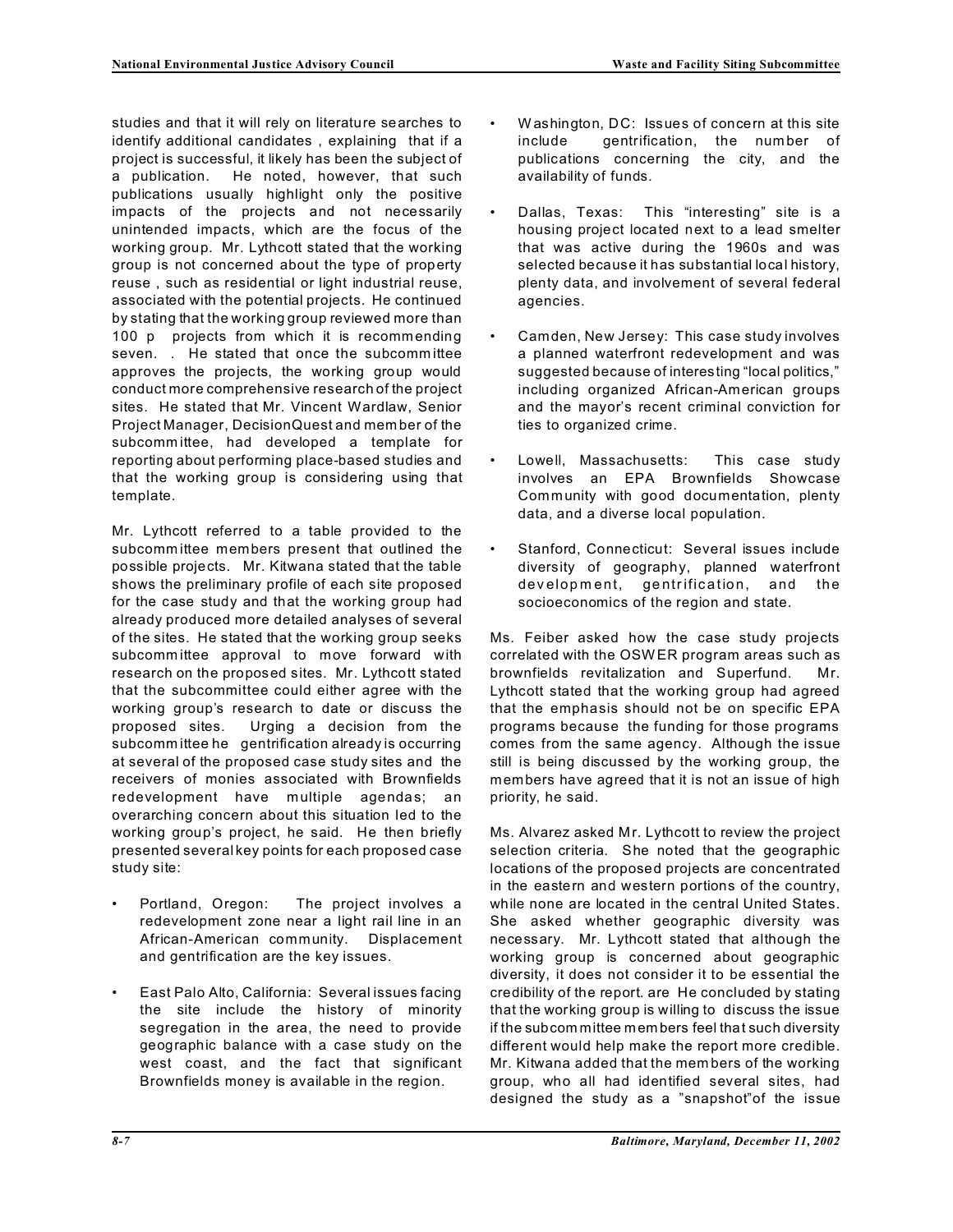rather than as a full research project because of limited resources. He stated that the working group is hopeful that their effort would illustrate the need to research the issue further with more funding. Mr. Kitwana then noted that six EPA regions are represented in the proposed case studies and that they would appreciate input about the research conducted thus far.

Mr. Lythcott asked how many members of the subcomm ittee were willing to approve the proposed list of case studies without further discussion. Ms. Gross McDaniel stated that she was in favor of the proposed list and indicated that she had substantial information about the Lowell, Massachusetts, site and the diverse minorities living nearby. Ms. Eady indicated that she would like to continue the discussion and opened the floor to further questions.

Ms. Feiber asked whether a tribal site would be included in the study; she noted that the issue might be raised by the public at a later date. Mr. Gee, who stated that gentrification is not prevalent on tribal lands in Oklahoma, commented that the public wants to build on "greenfields" rather than on Brownfields sites. Mr. Collin reminded the subcomm ittee members that there are Native Americans living in cities and not on reservations who could be included in the urban focus of the study. Mr. Gee agreed, adding that although Indian reservations are defined and designated by federal or state governments, Native American heritage transcends those boundaries. He added that the subcomm ittee should consider evaluating the impact of revitalization on urban Native Americans.

Ms. Leslie G. Fields, Director, International Programs, Friends of the Earth and mem ber of the subcomm ittee, stated that the subcommittee had not envisioned gentrification in a rural setting and asked whether there are other unintended impacts in a rural setting that the working group should consider. Ms. Alvarez stated that such impacts have never been addressed in Dallas, Texas, and that the intention of the study is to identify such impacts. Mr. Gee reminded the subcomm ittee members that comm unities generally favor revitalization despite possible unintended impacts, because, he said, comm unities believe such projects generally help local economies. Mr. Collin countered that although he appreciates the point made by Mr. Gee, he stated that some com munities may not favor revitialization projects that satisfy a goal that is national in scope if they feel it will hurt the local economy. As example, he cited concerns about the old-growth forestry in Oregon as an example of a land use decision that may hurt local comm unities and economies. He explained that although the people of the nation may benefit by the setting aside of forested lands, local logging comm unities bear the economic burdens when timber is not harvested.

Ms. Espinosa also suggested the working group examine small, urban comm unities along the border of the United States and Mexico. She noted that such communities are located in semi-rural settings with diverse populations and are probably good sites for the study. Mr. Lythcott agreed that the border comm unities would offer good case studies for examining the patterns of unintended impacts, as there are many revitalization projects in the region. Mr. Benjamin noted that the subcommittee and the working group must keep budget and schedule issues in mind while discussing possible case study sites. He stated that the working group must focus the study so that it does not grow into a large, multiyear project. He encouraged setting time and resource constraints and managing the study within these constraints. He also noted that rural and border areas might have substantial data gaps and that the subcommittee and working group must be mindful of the extra time and effort that would be necessary to collect information that is not readily available.

Last, Mr. Lythcott urged the subcommittee members to remember the focus of the NEJAC, which is to provide recomm endations to EPA. He stated that the intent of the study should not be to solve the identified problems but to present an overview of those problems to EPA with recomm endations for possible solutions. Mr. Lythcott thanked Mr. Benjamin for reminding the subcomm ittee of these points and stated that one of the recommendations of the study and of the NEJAC could be to conduct additional research into the topic. He stated that this is a fairly easy recommendation to present but that the conducting a cost-benefit analysis related to further studies would be difficult. He noted that such studies must balance the needs of the stakeholders with the funding and benefits of the projects.

Ms. Eady asked whether the report would discuss unintended impacts that are not necessarily negative, such as situations in which gentrification has been beneficial. She cited the example of businesses moving into revitalized areas and the benefits to the local community of increased services. Mr. Lythcott acknowledged that some people may feel that gentrification has positive impacts. He indicated that if the working group finds examples of such impacts, they would be included in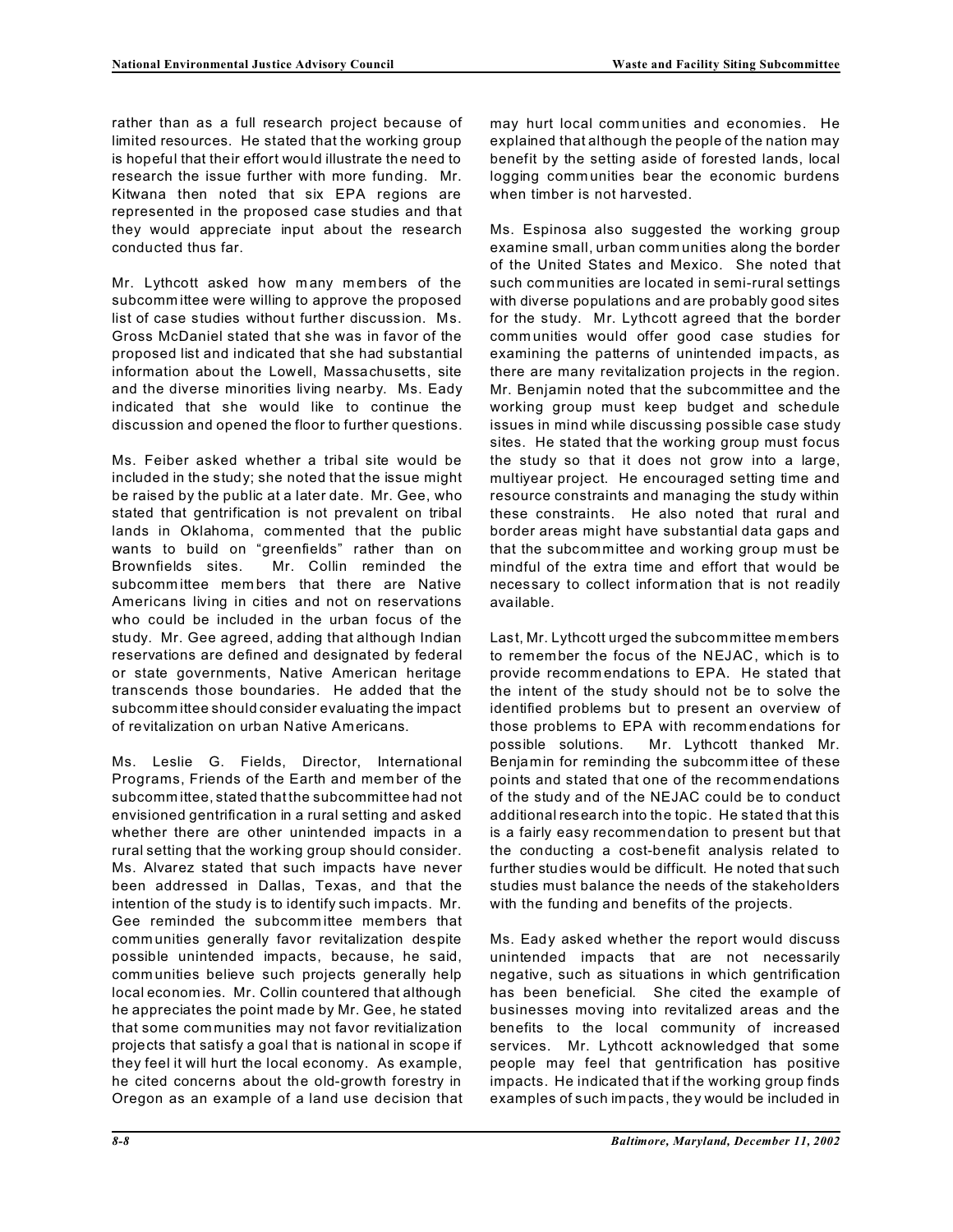the final report. He also stated that the interests of owners of buildings must be compared to the interests of their tenants. Mr. Kitwana stated that gentrification is a difficult issue because people approach the subject from different value-laden perspectives. He indicated that the impacts of gentrification might be intended or unintended, depending on a person's viewpoint and values. He stated that all perspectives must be taken into consideration in the study. He also stated that different types of impacts are associated with land and real estate compared to health care and other services. He suggested that another way to think about this issue is to call the impacts "trade-offs." He stated that the value of the case study report lies in highlighting the issue as one that communities, stakeholders, and all levels of government, must discuss as part of future development and revitalization efforts. He concluded by stating that the subcomm ittee should enrich the discussion and increase comm unity participation in the discussion.

Mr. Benjamin added that the report may be able to capture attitudes toward change and how change is perceived by local comm unities. Mr. Lythcott stated that although the focus is to provide recomm endations, the value-laden issue of gentrification could be addressed in the general section of the report. He stated, however, that the focus of that section should be on community information and achieving community power over revitalization projects by preparing for them. He acknowledged that the report must be objective and thus such value-laden subjects as gentrification might not be fully explored.

Mr. Collin stated that most revitalization funds go to urban planners who usually do not think that gentrification has a negative impact. He offered that it all depends on one's perspective and that some groups feel that gentrification is all about winning new funding awards. He agreed that the subcomm ittee must remain objective and initiate constructive dialogue about the issues.

Ms. Espinosa stated that the issue of gentrification involves local government zoning and politics or the lack thereof. She explained that local governments control or influence local zoning which affects the success of gentrification. She stated that the discussion is timely and that the issues should be kept in mind while the study is undertaken. She also reminded the subcommittee that although the NEJAC is offering advice to EPA about the issue, it must recognize that local governments also would see the final report.

Ms. Eady stated that as the project evolved, there had been conversations about creating focus groups composed of representatives of communities and government agencies. She asked how the working group had developed its proposed approach to the study, which does not use focus groups. Mr. Kitwana responded that one factor in changing the methodology of the study is that a whole body of research about gentrification exists that is not related to environmental or Brownfields issues. He stated that the subcommittee must remember its goal to provide recommendations about environmental justice; focus groups could raise many other unrelated subjects, he said. Mr. Lythcott added that cost also was a factor considered when developing the current methodology. He stated that the working group would like to "piggyback" onto other projects being conducted by other agencies, an approach that could be difficult if focus groups were used. He also stated that there had to be a balance between numbers (facts and figures) and the voice of the people (narrative), and the working group felt that it could better achieve this balance by using a case study approach. Ms. Simon added that the emphasis at the comm unity level on qualitative data rather than quantitative data is part of the proposed methodology and that the group would rather spend the available resources obtaining the communities' point of view rather than the perspectives of focus groups.

At the conclusion of the discussion, the subcomm ittee agreed that the working group should move forward to the next level of research on all the proposed place-based sites.

### **3.4 Developing Recommendations for the Six OSW ER Priorities**

Ms. Eady referred the subcomm ittee members to the handout that outlined the six OSWER priorities. She noted that the priorities are good mechanisms through which to communicate with OSW ER about the subcommittee's goals. She stated that the faceto-face meeting conducted in the past year had been a good forum for increasing comm unication between OSWER and the NEJAC. Ms. Eady reminded the subcommittee that during that meeting, several subcomm ittee members had agreed to contact OSWER staff about the priorities. Ms. Eady then indicated that she had written a letter to Ms. Horinko informing her about the subcommittee's intent to contact OSW ER staff about the six priorities. Mr. Benjamin noted that the subcommittee had been provided a list of points of contact within OSW ER and who on the subcomm ittee is responsible for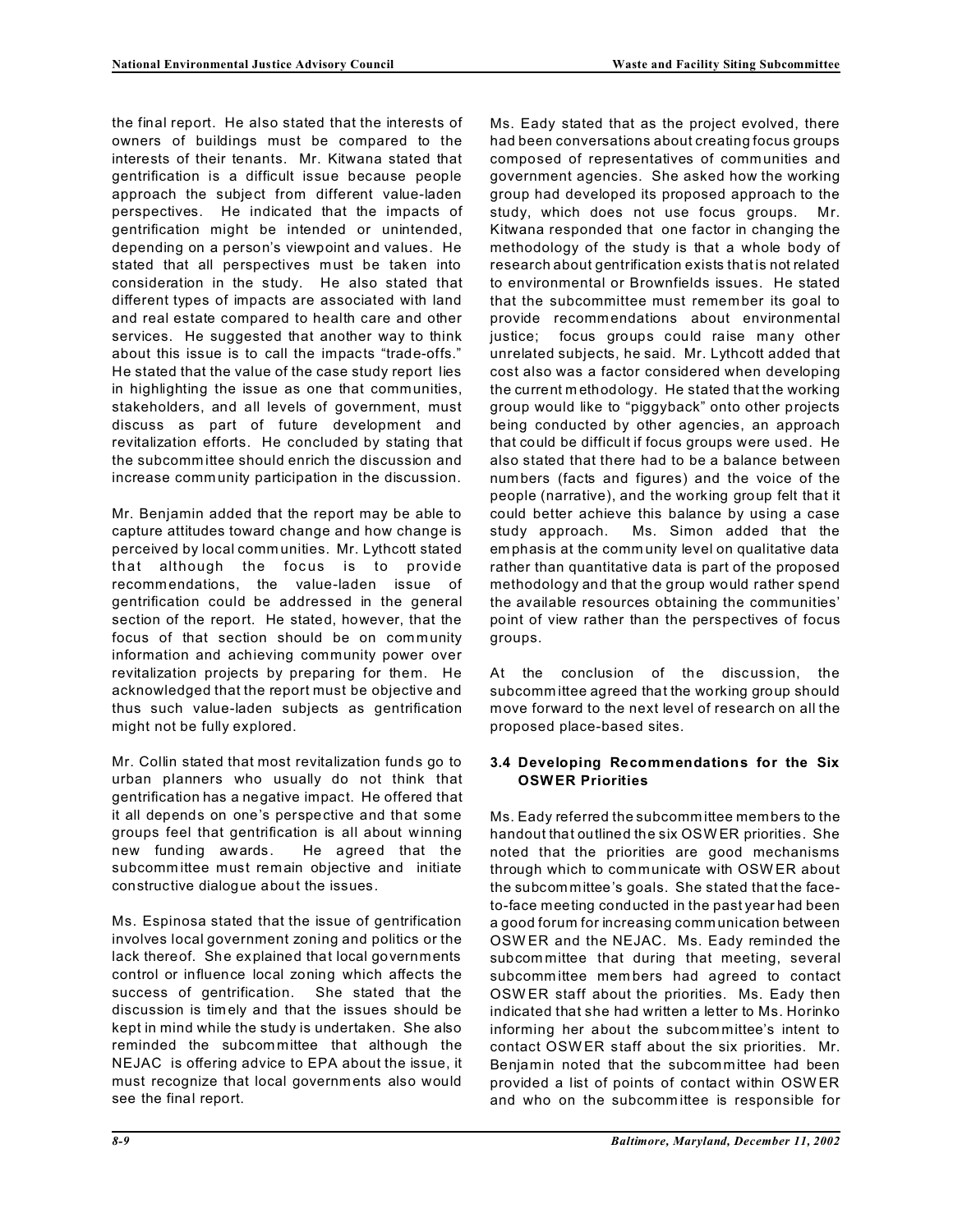contacting each. Ms. Donna Gross McDaniel, Laborers-AGC Education and Training Fund and member of the subcom mittee, stated that Mr. Green should be added as a point of contact for workforce development.

Dr. McClain asked whether the language in the handout and the language on the OSW ER web site are different, as the web site appears to include more information about the priorities. She suggested that the subcommittee use the information on the web site.

Ms. Eady again encouraged the subcommittee members to examine the pollution prevention report. She noted that the subcomm ittee had accomplished the two goals set forth since the face-to-face meeting: (1) find information for points of contact and (2) gather data. She then asked the subcommittee about the next step. Ms. Gross McDaniel stated that she thinks the next step is to obtain the "buy-in" of the OSW ER points of contact about the NEJAC's response to the priorities and that their efforts should be focused to move forward. Ms. Michelle B. Alvarez, Staff Attorney, Natural Resources Defense Council and mem ber of the subcommittee asked whether resources are available for technical support for reports, such as the pollution prevention report. Mr. Benjamin noted that technical personnel could participate in the telephone calls but that their participation would be informal. Mr. Lythcott noted that comm unication between the environmental justice comm unity and OSWER is the cornerstone for developing new ideas. Ms. Feiber agreed with Mr. Lythcott and stated that this was the original intent behind reviewing OSW ER's six priorities. She added that comm unication is necessary to expose subcomm ittee members to the OSWER organization and to bring information back to the subcomm ittee.

Ms. Eady then reviewed the action items of the discussion:

- The following subcommittee members who are responsible for communicating with OSWER about its six priorities would contact their counterparts in OSWER before the subcomm ittee conference call scheduled for February 2003:
	- Ms. Judith M. Espinosa, Director of the ATR Institute, University of New Mexico , would coordinate for the revitalization priority
	- -- Mr. Randall Gee, Environmental Scientist, Cherokee Nation Office of Environmental Service, would coordinate for the homeland

security priority.

#### **4.0 PRESENTATIONS AND REPORTS**

This section summarizes the presentations made and reports submitted to the Waste and Facility Siting Subcommittee, including pollution prevention projects related to worker training and homeland security, OSW ER waste minim ization programs, OSW ER electronic permitting, and lessons learned from the EPA Region 6 listening session on environmental justice.

#### **4.1 Pollution Prevention Projects Related to Worker Training and Homeland Security**

Ms. Sharon Beard, National Institute for Environmental Health Sciences (NIEHS), and Mr. Brian Christopher, Alice Hamilton Occupational Health Center, provided a general overview of their organizations' missions and programs. Specifically, Ms. Beard and Mr. Christopher indicated that their organizations can provide training to local governments and comm unities about such topics as weapons of mass destruction, emergency response, and pollution prevention. Ms. Beard stated that they had conducted such training at various locations throughout the United States. Mr. Christopher added that they also had conducted various other types of training related to worker safety and homeland security that had been developed after the September 11, 2001 terrorist attacks and later anthrax incidents. He also noted that 60 percent of their training courses are conducted in Spanish to accomm odate Spanish-speaking comm unities.

Dr. McClain asked how federal facilities, such as DOE facilities that routinely deal with homeland security and counter terrorism issues, could help train the communities surrounding them. She cited as an example the DOE Savannah River facility and the surrounding communities, as it had been determined that communities on both sides of the river required training about such issues. Ms. Beard stated that they are working with various groups to identify needed training and that grant recipients are allowed to use their funds to obtain training in the appropriate subject areas. She also stated that their organizations also are creating more train-the-trainer programs to help communities establish their own training programs.

Mr. Gee asked whether tribal organizations are included in the current training efforts. Ms. Beard responded that no tribal organizations currently are involved in the training initiatives. However, she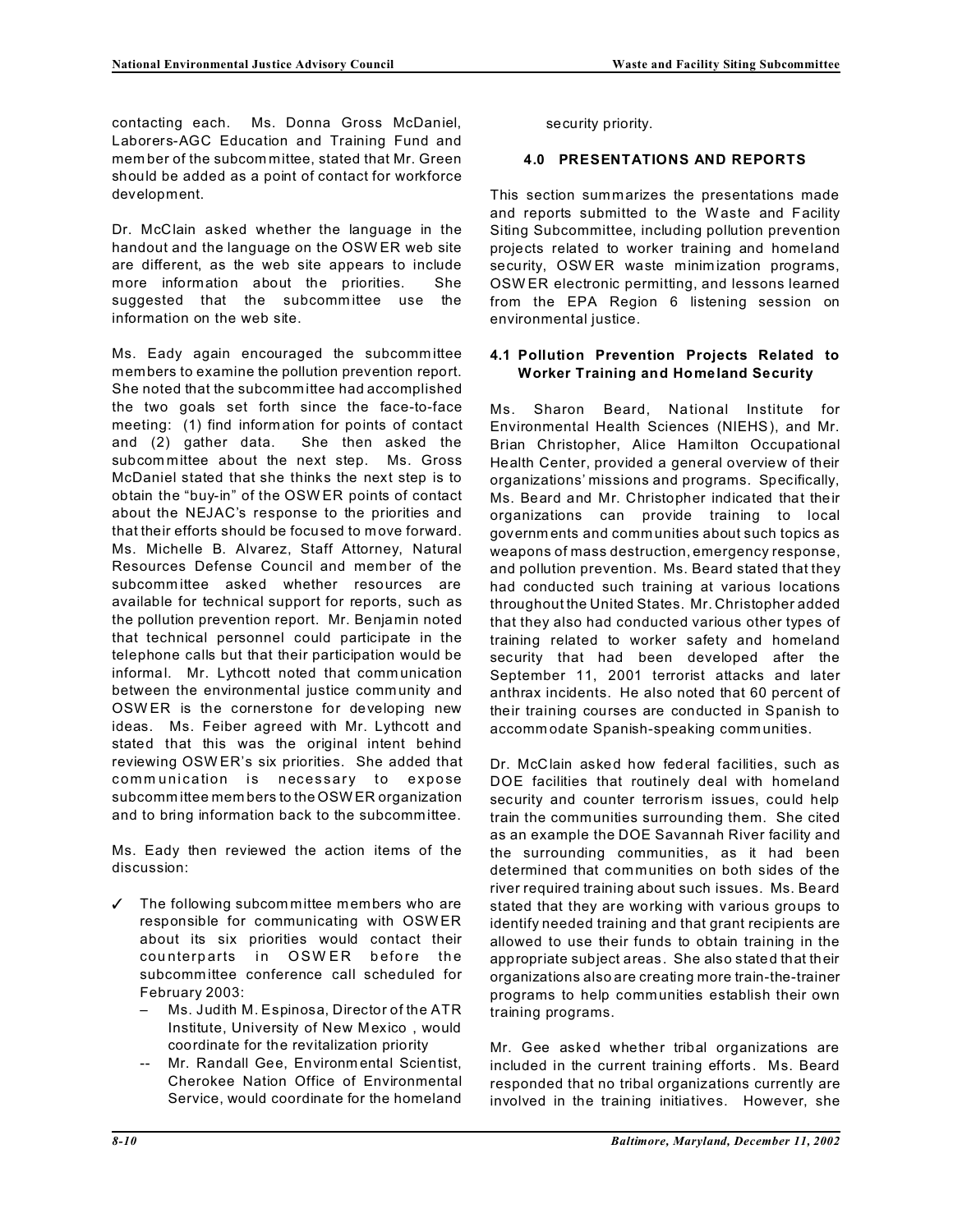stated, several organizations are working with local tribes to identify funding to begin training initiatives in 2003.

Ms. Fields asked about the comm unication process between the agencies cleaning up the Brentwood Post Office in Washington, D.C. at which a letter laced with anthrax had been found and the surrounding community. Mr. Christopher stated that multiple agencies at all levels of governm ent are involved in comm unicating with the comm unity at that site. He stated that the Washington, D.C. Department of Health is responsible for communication with the community, which is particularly important because dioxin gas now is being pumped into the facility using a new process. He stated that the D.C. Department of Health has undertaken community meetings to provide information to the comm unity. He noted that although the meetings were conducted well the technical material presented could have been simplified.

Mr. Lythcott asked whether the trainees usually are beginning a career in homeland security or counter terrorism or are receiving the training for short-term use. He also asked whether mechanisms exist for nontechnical people to become 40-hour certified under the regulations of the Occupational Safety and Health Administration (OSHA). Ms. Beard stated that anyone can receive the OSHA training and if Mr. Lythcott is interested, he should contact the grant recipients. She also stated that although trainees who usually attend the courses come from a variety of backgrounds, the training provides the basic skills and is introductory in nature. She added that if trainees are interested in new careers, this training could serve as the initial training in an apprenticeship leading to more advanced training in the future.

# **4.2 OSWER Waste Minimization Programs**

Ms. Janette Petersen, Acting Associate Division Director, Hazardous Waste Minimization and Management Division, EPA OSW ER, presented an overview of the EPA's Resource Conservation Challenge (RCC) and environmental justice. She stated that the RCC is a program designed to encourage greater recycling, more waste reduction, and better recovery of energy from waste. She indicated that the program reflects the original intent of the Resource Conservation and Recovery Act (RCRA), which was to create better systems of waste managem ent as well as to recover valuable materials and energy from wastes. Ms. Petersen stated that the program has two distinct goals related to Government Performance and Results Act (GPRA) requirements:

- $\checkmark$  Increase the national recycling rate to 35 percent by 2005
- $\checkmark$  Cut the presence of 30 priority chemicals in hazardous waste by 50 percent by 2005

Ms. Petersen indicated that the program uses the Toxic Release Inventory (TRI) and data from biannual reporting to measure progress toward achieving those goals.

Ms. Petersen also described in general several environmental justice-oriented projects, including helping tribes reduce waste and protect the environment, implementing outreach programs in Hispanic comm unities, and reaching out to educate urban African-American consumers. She described the National Waste Minimization Partnership, which is the driving force behind those projects. Lastly, Ms. Petersen stated that the charter mem bers of the partnership want to know whether environmental justice waste minimization partnerships are a good idea and whether the NEJAC can help with these efforts.

Dr. McClain asked how the RCC addresses the comm itment of business to voluntary programs, given that many companies do not "live up" to promises made during conferences such as the W orld Summit on Sustainability Development, convened in Johannesburg, South Africa on August 26 through September 4,, 2002. Ms. Petersen responded the there are programs in EPA that have been successful, such as EPA's 33/50 Program, which targeted 17 , and that some "beyond – compliance" initiatives have achieved substantial results. Dr. McClain then asked whether comm unities also are agree that such programs are successful. Ms. Petersen indicated that she did not know. Mr. Collin stated that under the 33/50 Program, retail stores were successful because they had face-to-face interaction with customers, whereas wholesalers were not successful because they did not have such interaction with their customers. See Exhibit 8-2 for additional information about EPA's 33/50 Program. Mr. Collin then asked whether generators of low-level waste can join such partnerships and whether cumulative impacts are examined in the projects. Ms. Petersen replied that anyone can join the partnerships. She also indicated that cumulative impacts had not been examined thus far. Mr. Kitwana asked whether household waste also is examined in such programs, and Ms. Petersen stated that it is.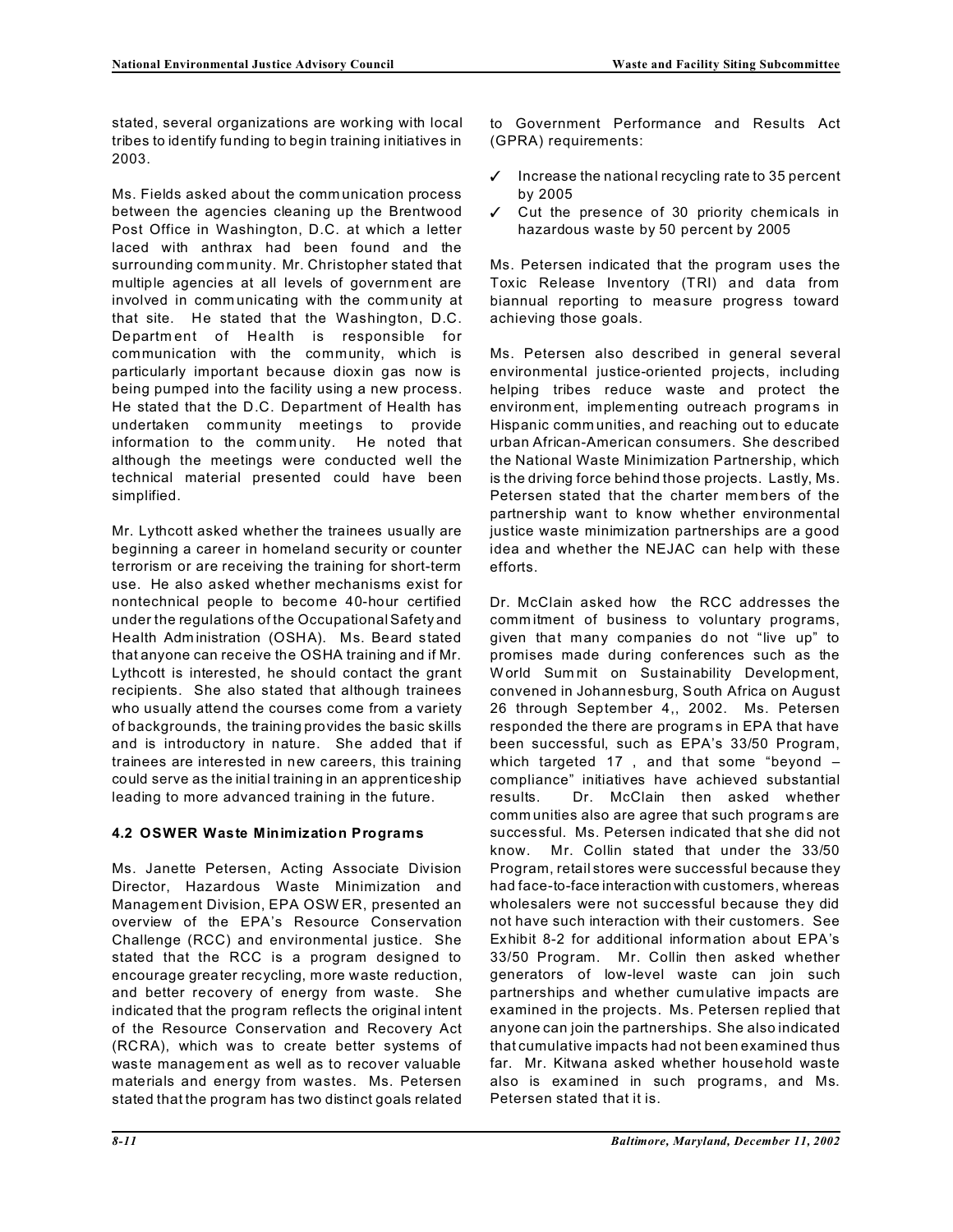Ms. Petersen asked the subcommittee whether it was interested in participating in joint projects. The subcomm ittee members agreed that they were interested in pursuing such projects, as such projects are both beneficial and good opportunities to partner with OSW ER. Ms. Petersen indicated that she would create a plan of action to work with the subcomm ittee and discuss it through conference calls. Dr. McClain indicated that she was interested in participating in such conference calls and would represent the subcommittee if necessary.

#### **4.3 Electronic Permitting**

Mr. Vernon Myers, EPA OSWER, presented information about EPA's new electronic permitting (E-Permitting) project. He stated that the purpose of his presentation was to provide information to the subcomm ittee and to open a dialogue about possible projects of interest to the subcommittee and the NEJAC. Mr. Myers explained that E-Permitting is a process by which permitting activities are automated, including providing guidance, preparing applications, issuing permits, and compliance reporting, in a paperless, electronic manner. He explained that the benefits of E-Permitting include a reduction in paperwork, an improvement of permitting efficiency, better tracking of the status of permits, an

#### **Exhibit 8-2**

#### **EPA 33/50 PROGRAM**

The U.S. Environmental Protection Agency's (EPA) 33/50 Program targeted 17 priority chemicals and set as its goal a 33% reduction in releases and transfers of these chemicals by 1992 and a 50% reduction by 1995, measured against a 1988 baseline. The first of EPA's growing series of voluntary programs, its primary purpose was to demonstrate whether voluntary partnerships could augment the Agency's traditional command-and-control approach by bringing about targeted reductions more quickly than would regulations alone.

The program also sought to foster a pollution prevention ethic, encouraging companies to consider and apply pollution prevention approaches to reducing their environmental releases rather than traditional endof-the-pipe methods for treating and disposing of chemicals in waste.

Since the program ended in 1995, businesses can no longer commit to participation in the 33/50 program.

improvement of compliance reporting, more accurate data, more efficient collection of permit fees, and a more transparent permitting process. He stressed that for the E-Permitting project to be successful, it must reach communities, various stakeholder groups, and environmental groups.

Mr. Myers stated that E-Permitting is feasible but requires a significant investment of resources; therefore, EPA is developing the system piece by piece in conjunction with the states. He explained that EPA does not expect to build a national E-Permitting system; rather, EPA would assist states in integrating RCRA E-Permitting into the state's electronic systems. He explained that EPA currently is assessing state RCRA E-Permitting needs, developing model permits and applications, studying additional data needs, and developing electronic forms. He stated that EPA had visited New York, Mississippi, and Texas to gather information about their E-Perm itting systems and to determine the potential interest in partnering to assist with a RCRA E-Permitting module. Finally, Mr. Myers explained that stakeholder involvement is needed to help shape the direction of RCRA E-Permitting and that OSWER would continue to work with states, EPA regions, environmental groups, industry, and community groups to gather data and solicit input about the process.

Mr. Lythcott then stated that the perspective of comm unities is that permitting is a high-level function and that comm unities can gain leverage over industry through hearings for new permits or applications for permit renewal. He stated that comm unities rely on the existing process to ensure their active participation in that process. He explained that comm unities and permitting administrators have different perspectives; for example, he explained, there is a "digital divide" because not all communities are online and have access to electronic systems. Citizen involvement is critical to good policy, but it takes time, he concluded. Mr. Myers responded that the permitting process can be automated in such as way as to notify the communities about pending actions. He stated that the goal is to make the permit application process more transparent and less cumbersome for communities. Mr. Lythcott added that state regulators often deal with comm unities, and those communities often rely on the existing EPA permitting process to help balance their concerns with those of state regulators.

Ms. Fields asked what evidence would be made available to communities through E-Permitting. Mr.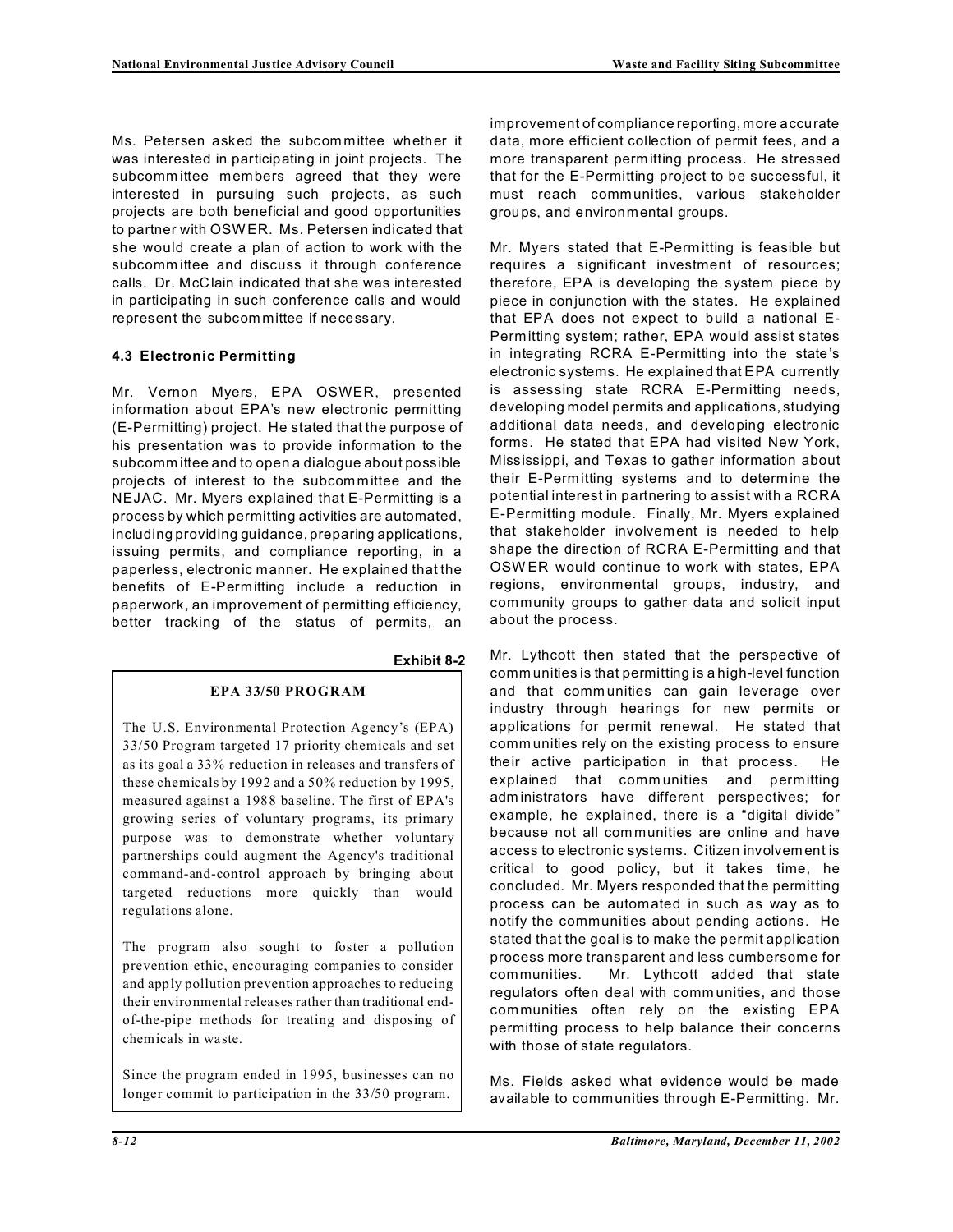Myers replied that EPA currently is exploring options and that this is one issue about which OSW ER is soliciting input from groups, such as the NEJAC.

Dr. McClain stated that to gain the real support of the comm unities, such comm unities need to be involved throughout the permitting process. She added that the United States is divided into rural and urban areas and that sometimes comm unities in rural areas do not even have access to telephones, much less computers. She recommended that states build technology centers to increase interaction with the comm unities. She asked how states currently share information about the permitting process with comm unities. Mr. Myers indicated that those issues are being examined and that OSW ER is finding that each state is dealing differently with its comm unities. He stated that OSWER had begun to work with the states and comm unities to address those issues and offered to share additional information about those issues in the coming months. Ms. Sonya Sasoville, Chief, Permits Branch, EPA OSW ER, added that OSW ER views the Internet as a good medium through which to disseminate information but wants to give comm unities access both through the internet and through sensible parallel processes.

Ms. Alvarez noted that the E-Permitting project should include electronic access to other information such as logs, notices of violation, settlement agreements, fines, fine history, mitigation measures for violations, and accident reports. Mr. Myers indicated that OSW ER currently is working with EPA's Enforcement Branch to provide access to this information by coordinating information with identical EPA facility identification numbers. He added that EPA would develop training about this information, as many stakeholders are not familiar with all the documentation.

Ms. Espinosa noted that E-permitting would build trust with the communities and that she welcomes such a system as a positive addition to the permitting process. She added that such a system would need to be user-friendly and searchable by using simple words. Ms. Espinosa then asked whether the permit application themselves would be on line, whether the public would be able to track applications through the permitting process, and whether public hearing information would be included in the system. Mr. Myers stated that there are proposed systems that update information daily; if such a system is properly implemented, he explained, it should make all the information available in real time, allowing the public to track applications through the process. He added that OSWER is looking for these types of questions

to gain a better perspective about what stakeholders would like to see built into the system.

Regarding comm unication with communities, Mr. Harris noted that communities should be aware that the permitting regulations, requirements, and process had not changed and that the documents are available in hard copy format upon request if Internet access is not available. Mr. Myers agreed that this is a very important message to send to stakeholders and stated that EPA would work with comm unities throughout implementation of the system to ensure that the stakeholders understand this point. Mr. Benjamin indicated that he would remain in contact with Mr. Myers regarding the subject of E-Permitting and that he would keep the subcomm ittee informed of future progress.

### **4.4 EPA Region 6 Environmental Justice Listening Sessions**

Ms. Sunita Singhvi, EPA Region 6, presented information about EPA Region 6 environmental justice listening sessions. She explained that the listening sessions were interactive, solution-oriented dialogues conducted with comm unity representatives and in partnership with state, tribal, federal, local, and municipal government representatives and industry. She explained that the first such listening session had occurred in November 2002 in Houston, Texas. She stated that the region took three months to plan this session to get the appropriate stakeholders involved early in the process. She reported that the session was very positive. She explained that the region partnered with the Southwest Network for Environmental and Economic Justice, Exxon Mobil Corporation, and several other representatives of industry, as well as academic partners and representatives of other federal and state government agencies. She stated that coordination with these groups was the key to the successful session. She also explained that several other activities contributed to the success of the session, including:

- Conducting weekly conference calls
- • Soliciting input about the discussion topics from the stakeholders
- Narrowing the topics to an established agenda
- Recording the session using notetakers or a court reporter
- Using a public comment period
- Conducting a "meet and greet" before the session to allow stakeholders to meet one another